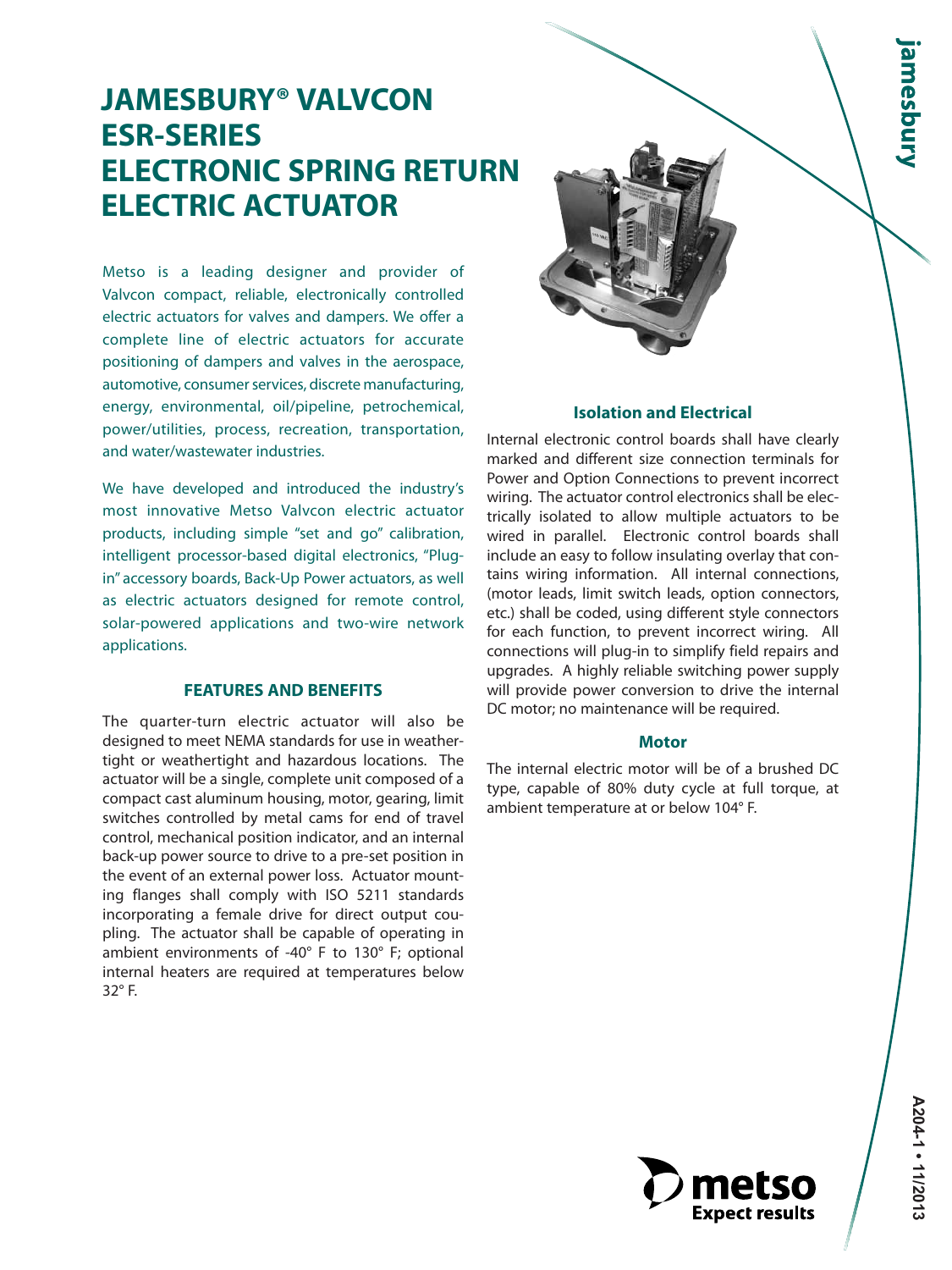#### **Lubrication**

All rotating power train components will be coated with a multi-purpose grease. Lubricants will be suitable for ambient conditions of -40° F to 130° F. For operation in temperatures between 32° F and -40° F an optional heater and thermostat assembly must be included.

#### **Gearing**

The powertrain will be comprised of hardened steel, machine cut spur gears. Non-metallic, aluminum, cast or stamped gearing will not be permitted.

#### **Limit Switches**

Actuators will have two standard end-of-travel switches, single pole double throw, rated at 11 amps at 250 VAC. The limit switches will be activated by metal cams mounted on the actuator drive shaft. Up to two additional limit switches, adjustable to operate at any position as required by the process application, may be added to the actuator for end-of-travel indication.

#### **On/Off (Open/Close) Operation**

While power is applied to the actuator, the internal storage modules shall recharge in less than 300 seconds. Once fully charged, the actuator shall drive to the Power (nonfail) position. Upon loss of power the actuator will drive to the Fail position. During a loss of power condition, there shall be a two-second delay before actuation to ensure protection against brown-out conditions. The Fail position may be either the full CW or full CCW and is determined by the position of the "direction select" jumper on the main storage module.

#### **Internal Storage Module**

The internal storage module shall consist of a bank of super capacitors that are rated for a minimum of 100,000 cycles. The main storage module shall include two connectors to increase storage capacity for greater torque requirements.

#### **Break-away Torque**

Designed for efficiency and reliability, all Metso Valvcon actuators deliver the power you need when and where it is needed. With efficient gear trains and motors these actuators are rated at breakaway torque. Immediately upon power up, the actuator supplies the rated torque — when it is needed to break the valve away from its seat. Other manufacturer's actuators may be rated at running torque, but actually deliver significantly less breakaway torque.

#### **FEATURES AT A GLANCE!**

#### **ESR-Series**

- □ Internal energy storage provides power to "safe" position during power-outages.
- □ Field-settable for "fail clockwise" or "fail counter-clockwise."

■ True "two-wire" control.

- □ Patented technology provides back-up capabilities within the standard size actuator enclosures!
- $\Box$  Dual conduit openings make wiring easier, and keep power and control wiring separate.
- □ Two year warranty.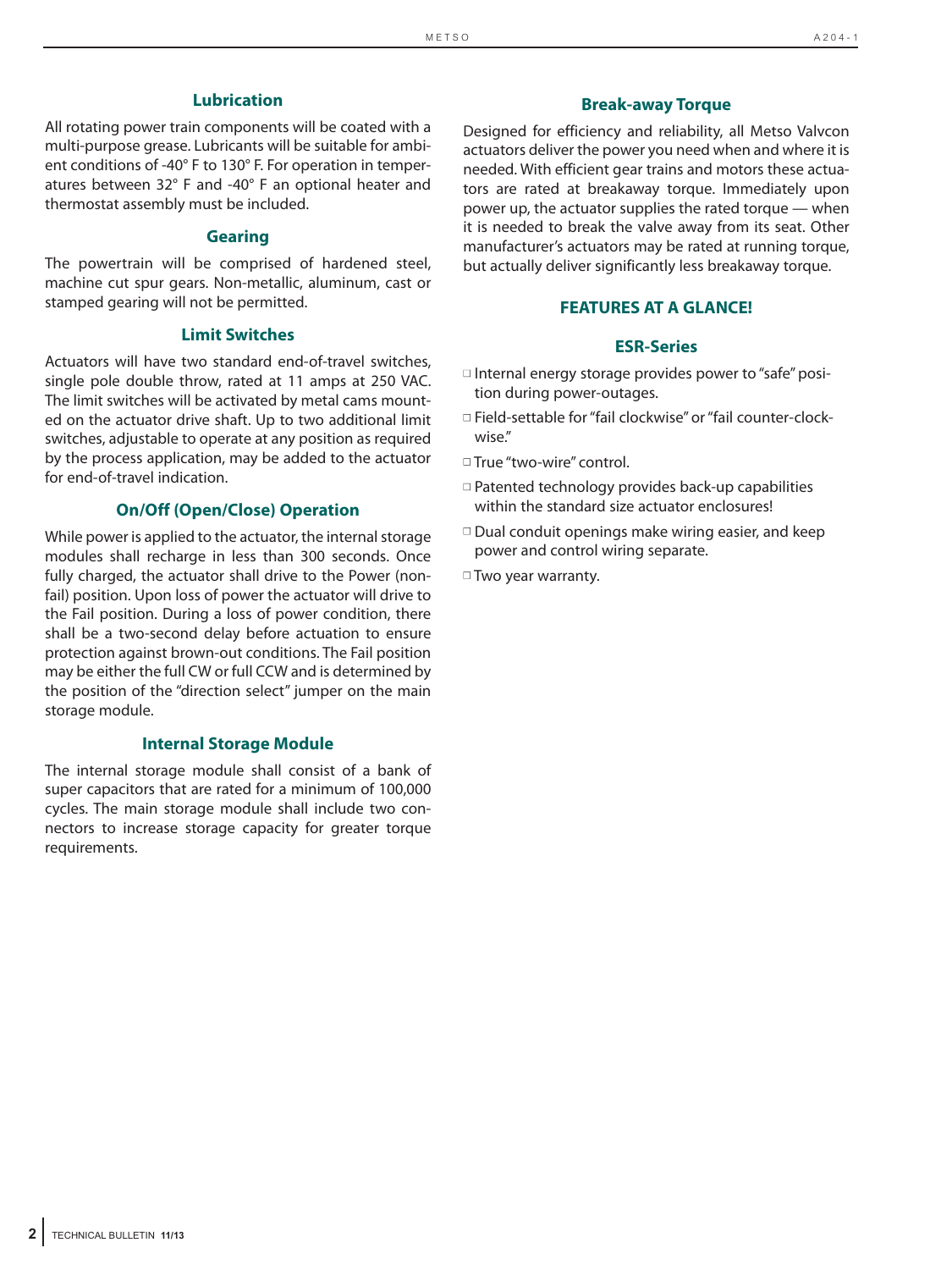#### **ESR-SERIES ENCLOSURE**



ALL DIMENSIONS IN INCHES

#### **ESR SPECIFICATIONS**

#### **Internal Back-up Power**

Metso Valvcon ESR-Series electric actuators, equipped with internal back-up power, allow you to shut down your system in the event of an external power loss.

The electronic back-up powered feature incorporates a rechargeable storage module on a plug-in, modular PC board under the actuator cover. Upon power loss, the storage module is automatically activated as the main power supply to drive the actuator to the "fail" position. No hardwiring or other complex operations are required.

#### **ESR-SERIES DATA**

| Torgue<br>(in lbs) | Normal Operating Speed<br>(per 90° rotation in seconds) | Power Loss Speed<br>(90° rotation) | Maximum Charge<br><b>Monitor Delay</b><br>(before actuation begins) | Normal Operating Current Draw<br>(in amps) |        | Duty Cycle* |
|--------------------|---------------------------------------------------------|------------------------------------|---------------------------------------------------------------------|--------------------------------------------|--------|-------------|
|                    |                                                         |                                    |                                                                     | <b>115VAC</b>                              | 230VAC |             |
| 150                |                                                         | 10 seconds                         | 3 minutes                                                           |                                            |        | Continuous* |
| 300                | 10                                                      | 15 seconds                         | 4 minutes                                                           |                                            |        | Continuous* |
| 600                |                                                         | 25 seconds                         | 5 minutes                                                           |                                            |        | Continuous* |

\* Continuous up to 1 hour, after which duty cycle is 80%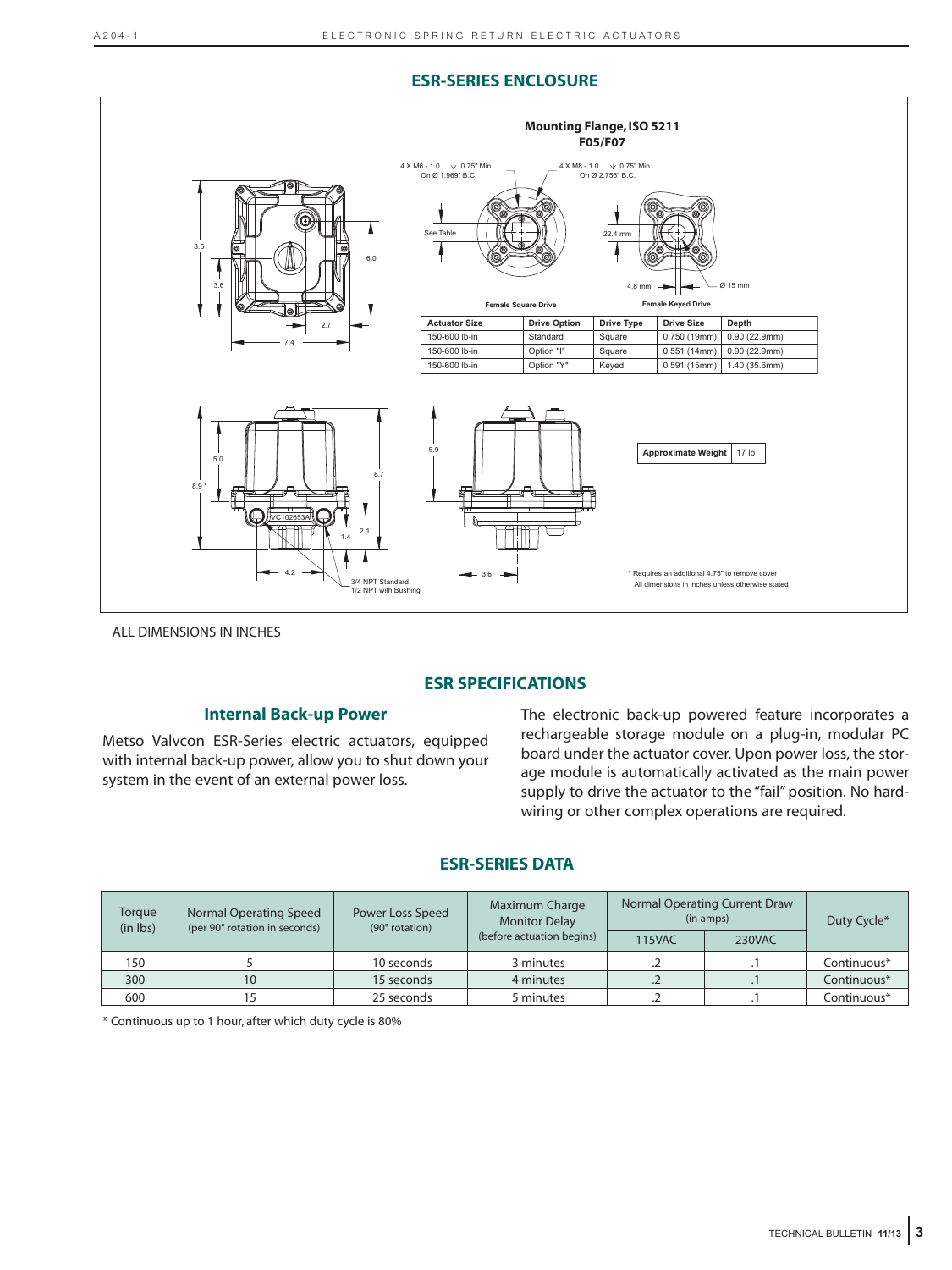#### **ELECTRONIC SPRING RETURN ELECTRIC ACTUATORS OPTIONS**

#### **Tropical Heater/Thermostat**

#### **(Order Code H)**

Recommended in all high humidity applications where condensation may accumulate inside the actuator. For 115VAC applications the heater consumes 15 watts, for 230VAC applications the heater consumes 40 watts.

#### **ISO 5211 Output**

#### **(Order Code I)**

ISO 5211 Standard mounting configuration and output coupling.

150-600 in-lb models with "I" options are supplied with a 14mm female square. (note: without option "I" the female square is 3/4 inch).

#### **(Order Code K)**

Brake Option; prevents back-driving. Recommended on butterfly valves, dampers and resilient-seated ball valves.

#### **Additional Limit Switches**

#### **(Order Code S2)**

Up to two additional limit switches may be added for position indication or as dry contacts to operate other devices. Single pole, double throw switches rated for 1/2 HP, 11 amps @ 250VAC, CSA certified.

#### **Heater/Thermostat**

#### **(Order Code T)**

Required in all applications where the temperature may drop below 32°F. For 115VAC applications the heater consumes 15 watts, for 230VAC applications the heater consumes 40 watts.

#### **Keyed Output**

#### **(Order Code Y)**

150 - 600 in-lb actuators are supplied with a 3/4" female square output coupling; when the "Y" option is selected they are supplied with a 15mm female keyed output.

#### **Hazardous Location Enclosures**

#### **(ESRWX)**

The standard enclosure (W) is rated for NEMA 4/4X (weather tight and corrosion resistant). The Hazardous Location enclosure (WX) is designed to meet NEMA 4/4X/7 & 9, Class I, Div 1, Groups C&D; Class II, Div. 1, Groups E, F, & G; Class III.



#### **4** TECHNICAL BULLETIN **11/13**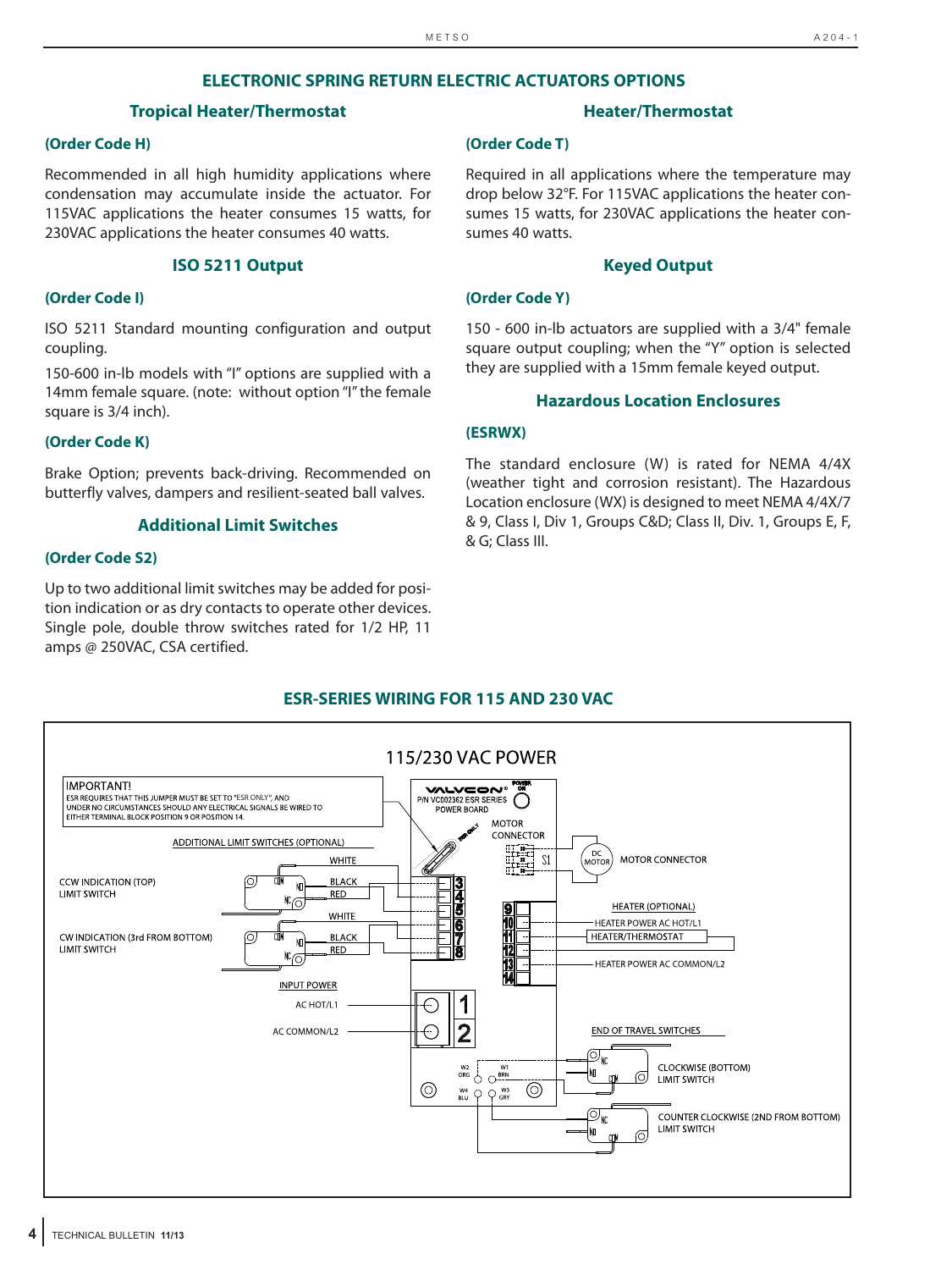#### **HOW TO ORDER - ESR-SERIES ELECTRIC ACTUATORS**

#### **Example:**

Sample model code: ESR WX 600 IKS2T S115AC

| ⊏CD | MΧ | 00 | I,K,S2,T | S115AC |
|-----|----|----|----------|--------|

|            | <b>Series</b> |
|------------|---------------|
| <b>ESR</b> | ECD           |
|            |               |

|           | <b>Enclosure</b>                                |
|-----------|-------------------------------------------------|
| W         | Weathertight (NEMA 4/4X)                        |
| <b>WX</b> | Weathertight & Explosionproof (NEMA 4/4X/7 & 9) |

| ∍<br>Э | Torque (in Ibs) |
|--------|-----------------|
| 150    | 150             |
| 300    | 300             |
| 600    | 600             |

|                | <b>Other Options</b>              |
|----------------|-----------------------------------|
| H <sup>1</sup> | <b>Tropical Heater/Thermostat</b> |
| 2              | ISO 5211 Output                   |
| κ              | <b>Brake</b>                      |
| S <sub>2</sub> | Two Auxiliary Limit Switches      |
| T <sup>3</sup> | Heater/Thermostat                 |
| V <sub>4</sub> | <b>Keyed Output</b>               |

|               | <b>Operating Voltage</b> |
|---------------|--------------------------|
| <b>S115AC</b> | 115VAC                   |
| <b>S230AC</b> | 230VAC                   |
|               |                          |

#### **Notes:**

**1.** This heater option activates at or below 90°F and deactivates at 110°F; it is recommended in high-humidity applications.

**2.** ESR-Series actuators with I option are supplied with a 14mm female square (note that without option I the female square is 3/4")

**3.** This heater option activates at or below 40°F and deactivates at 60°F; it is recommended in applications where the temperature may drop below 32°F.

**4.** ESR-Series actuators with Y option are supplied with a 15mm female keyed output.